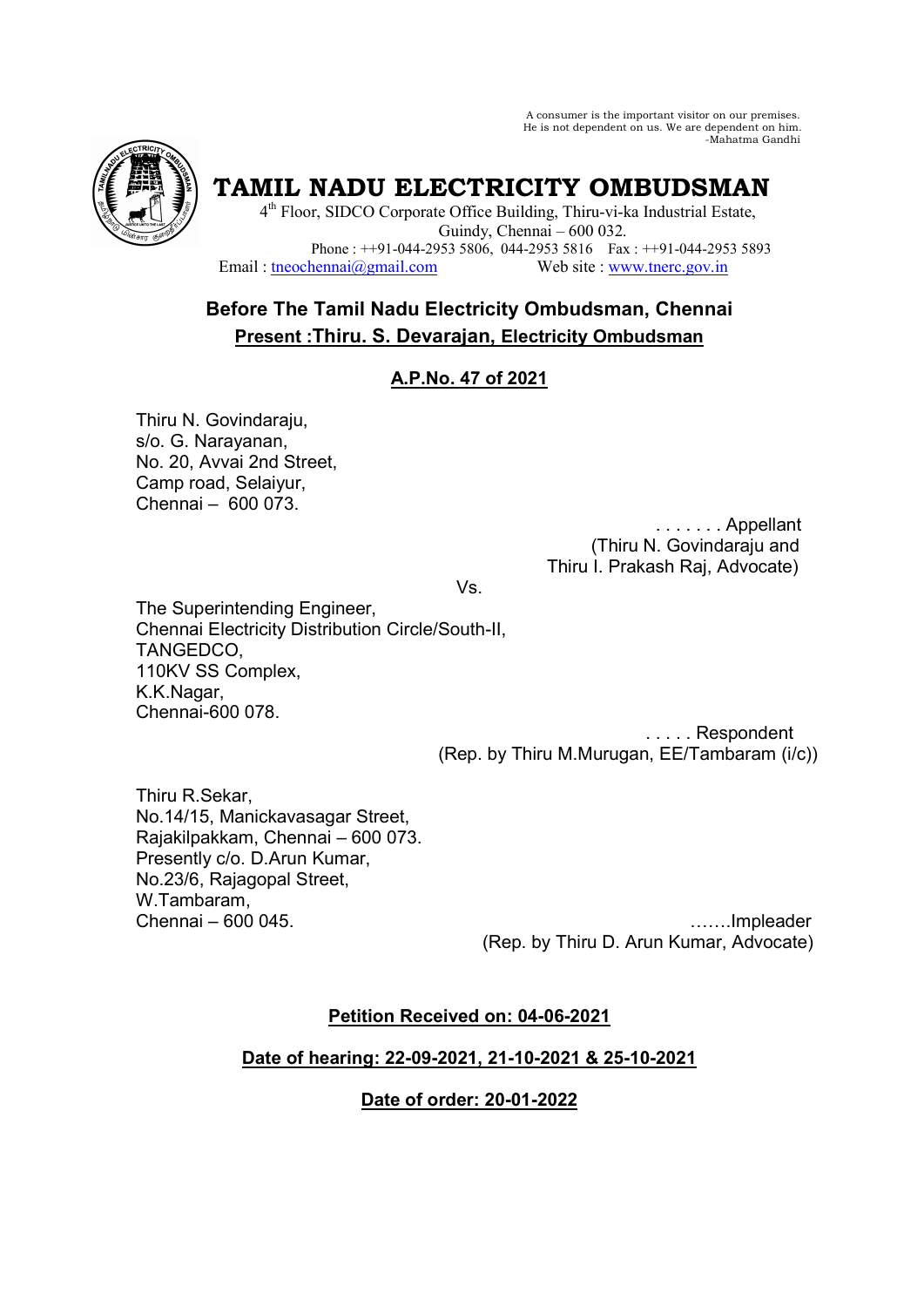The Appeal Petition received on 04.06.2021 filed by Thiru N. Govindaraju, s/o. G. Narayanan, No. 20, Avvai 2nd Street, Camp road, Selaiyur, Chennai – 600 073 was registered as Appeal Petition No. 52 of 2021. The above appeal petition came up for hearing before the Electricity Ombudsman on 22.09.2021, 21.10.2021 & 25.10.2021. Upon perusing the Appeal Petition, Counter affidavit, written argument and the oral submission made on the hearing date from both the parties, the Electricity Ombudsman passes the following order.

#### **ORDER**

#### 1. **Prayer of the Appellant:**

 The Appellant has prayed to order the restoration of service connection no. 273-114-831 to his name.

## **2.0 Brief History of the case:**

2.1 The Appellant had purchased a property from Tmt.R.Kamala and he has been the rightfull and legal owner of the said property from 19.04.2002 to till date. Subsequent to the purchase of the said property, he had constructed a shed for the purpose of storing materials.

2.2 The Appellant had obtained four EB service connections for the constructed building and all the four service connections are still active in appellant's name. The appellant has stated that Tmt.R.Kamala committed fraud on TANGEDCO by obtaining a service connection No.273-114-831 for the shed.

2.3 The respondent has stated that based on the order of CGRF, the name transfer effected in the name of Thiru Govindaraju was cancelled and was reverted back to Tmt.R.Kamala and the same has been informed to Thiru Govindaraju.

2.4 The appellant filed a petition with the CGRF of Chennai EDC/South-II on 24.02.2021. The CGRF has informed the appellant on 04.05.2021 that the CGRF petition could not be considered and hence the hearing is not feasible of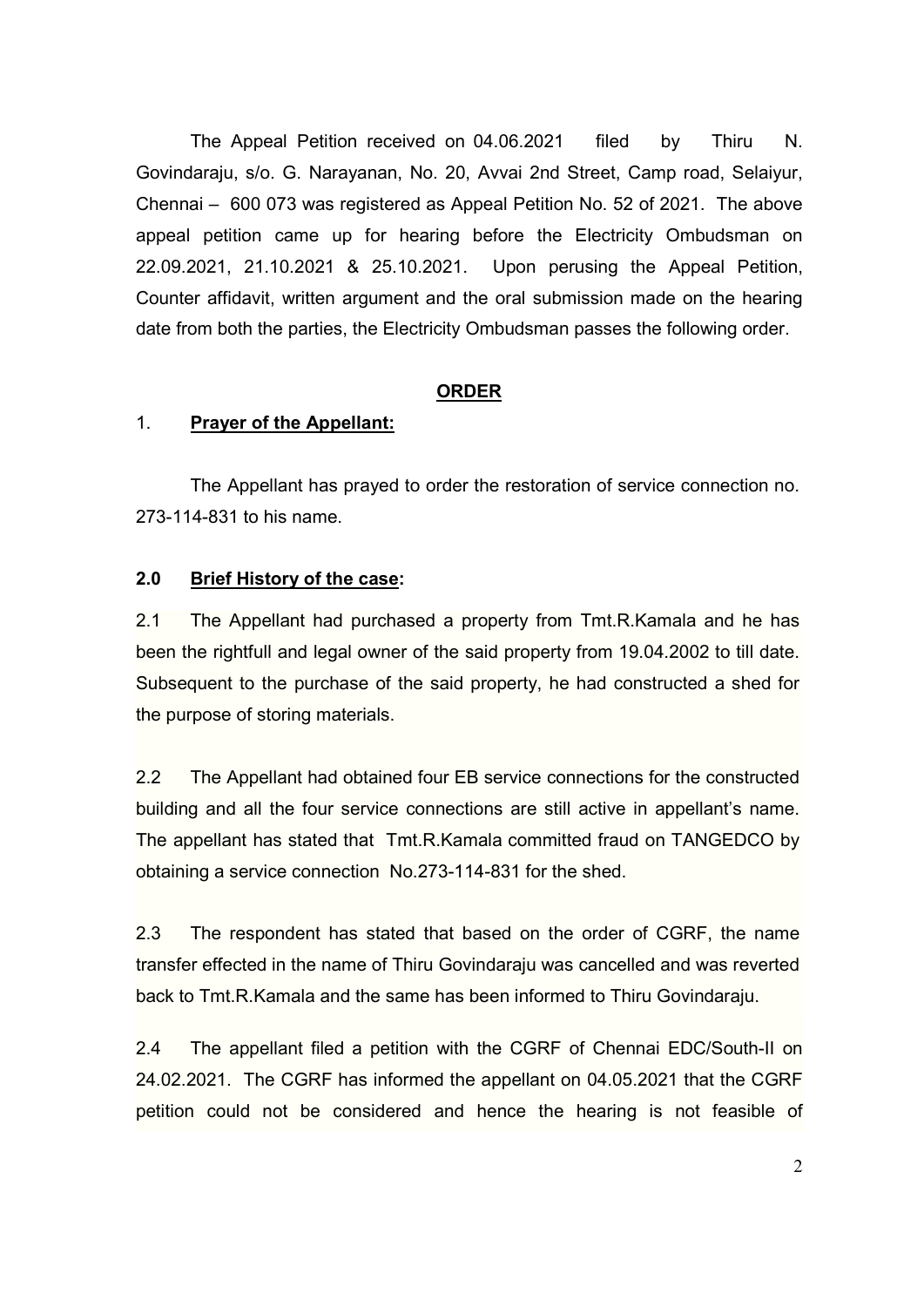compliance. Aggrieved over the response of the CGRF, the appellant has preferred this appeal petition before the Electricity Ombudsman.

## **3.0 Orders of the CGRF :**

3.1 The CGRF of Chennai Electricity Distribution Circle/South-II have issued a letter dated 04.05.2021. The relevant portion of the letter is extracted below :-

 *"It is hereby informed that discussion/hearing an already ordered CGRF is not feasible of compliance.* 

*Hence your petition could not be considered in this Forum and the call letter sent vide letter No. CH/CGRF/South-II/F.CGRF.50/D.349/2021, dated 21.04.2021 stands withdrawn."* 

## **4.0 Hearing held by the Electricity Ombudsman:**

4.1 To enable the Appellant and the Respondents to put forth their arguments, a hearing was conducted on 25.10.2021 through video conferencing.

4.2 The Appellant Thiru N. Govindaraju and his counsel Thiru I. Prakash Raj, Advocate have attended the hearing and put forth their arguments.

4.3 On behalf of the Respondent Thiru M.Murugan, EE/Tambaram (i/c)) of Chennai EDC/South-II has attended the hearing and put forth his arguments.

4.4 On behalf of the Impleader Thiru D. Arun Kumar, Advocate has attended the hearing and put forth his arguments.

4.5 As the Electricity Ombudsman is the appellate authority, only the prayers which were submitted before the CGRF are considered for issuing order. Further the prayers which requires relief under the Regulations for CGRF and Electricity Ombudsman, 2004 alone are discussed hereunder.

## **5.0 Arguments of the Appellant :**

5.1 The Appellant has stated that vide registered sale deed No.2217/2002 dated 19.04.2002, he had purchased a property admeasuring 2755 sq.ft. situated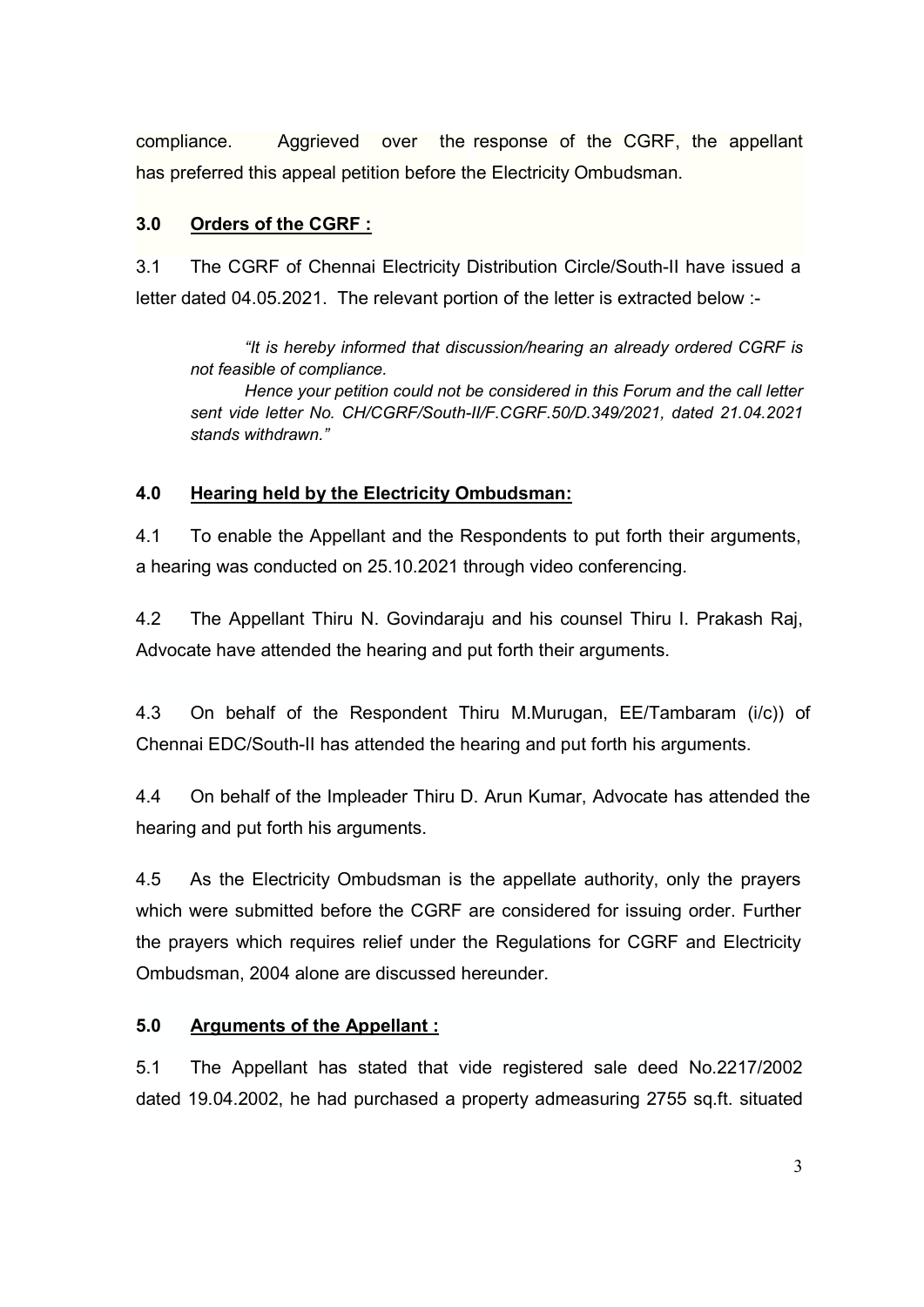in Grama Natham S.No.24B/1, Manikavasagar Street, Rajakilpakkam, Chennai-600073 (Sembakkam Municipality, Tambaram Taluk).

5.2 The Appellant has stated that this property was purchased by him from one Mrs. R. Kamala W/o Ramachandran Pillai (then residing at No.2/3 Manickavasagar Street, Rajakilpakkam, Chennai 600073), by payment of due sale consideration of Rs.5,31,715/-. By virtue of this registered sale deed, he has been the rightful and legal owner of the said property from 19.04.2002 to till date.

5.3 The Appellant has stated that subsequent to the purchase of the property, he constructed a shed of about 150 sq.ft., for the purpose of storing materials. The fact of the constructing the shed is proved by the Engineer's Valuation Report dated 13.01.2004. His continued possession and enjoyment of the said property is proved by Enjoyment Certificate No.MU.MU.No. 1597/04/A5 dated 23.02.2004 issued by the Tahsildhar, Tambaram. His sole, exclusive legal rights over the said property is further proved by the proceedings no.Na.ka.No.223/2004/A1 Dated 18.03.2004 of Sembakkam Town Panchayat (presently Sembakkam Municipality) whereby the property tax assessment No.2013 was duly transferred from the name of Mrs. R. Kamala to the appelklant's name (N Govindaraju). The appellant has been paying property tax for the said property till date and submitted copy of tax receipts.

5.4 The Appellant has stated that during the year 2011-12, he has constructed further civil structures on the said property of 2755 sq.ft., after obtaining planning permission from Sembakkam Town Panchayat (presently Sembakkam Municipality) vide their proceedings no. Ka.Vu. no.155/2010 dated 08.07.2010. He has obtained four EB service connections for the building so constructed, under the following service connection numbers:

a) 273- 114- 1273 b) 273- 114- 1274 c) 273- 114- 1275

d) 273- 114- 1276

He has stated that the above four EB connections are still active in his name and he hold EB cards for these connections.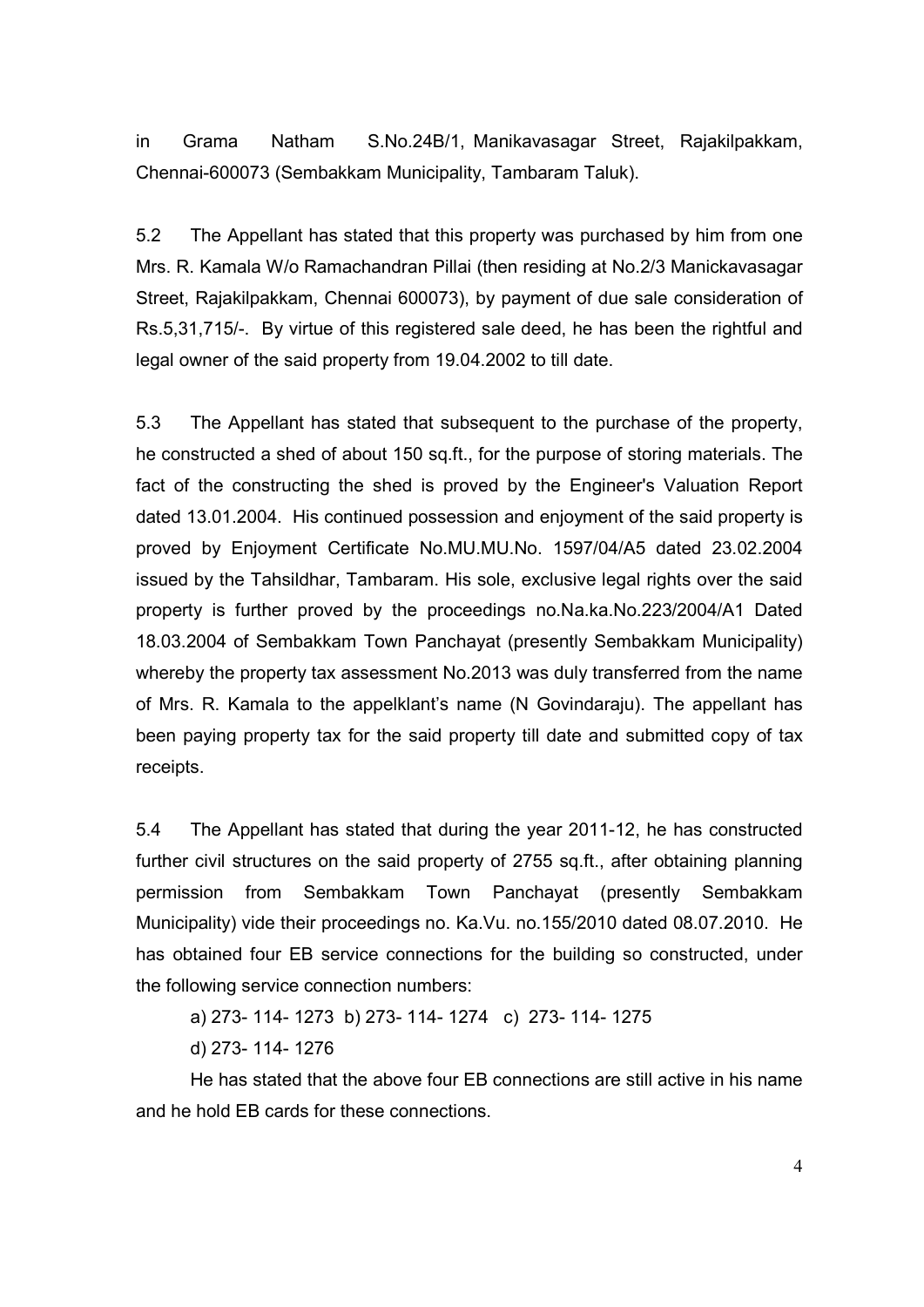5.5 The Appellant has stated that the entire property comprising of the land area of 2755 sq.ft., along with the shed of 150 sq.ft standing on the said land and the other building constructed by him subsequently, continues to be under his possession and ownership till date. That being the case, the vendor, Mrs R Kamala,-perpetrated a fraud on TANGEDCO, by obtaining an electricity connection under service no.273-114-831 for the shed, although she was not the rightful owner of the shed. It is not known to him as to how TANGEDCO gave an electricity connection in the name of a person who was not the rightful, legal owner of the property.

5.6 The Appellant has stated that coming to know of the above fraud by Mrs R.Kamala, he had approached the office of TANGEDCO, submitted proof of his ownership of entire property including the shed and got this electricity connection no. 273-114-831 transferred to his name. However, he came to know subsequently that some people were prevailing on TANGEDCO authorities and were trying to cancel the above transfer of service connection no.273-114-831 and get it reverted to the name of Mrs R Kamala. Immediately, he has written letter dated 07.01.2020 to the AE, Sembakkam cautioning him about such fraudulent attempts being done by some strangers.

5.7 The Appellant has stated that it is pertinent that Mr R. Sekar (S/o of Mrs. Kamala) and Mrs.Tharah (W/o of Mr.R.Sekar) damaged the compound wall constructed by him around his property, with an intention of having access to my property and thereby tried to grab my property. I hold photographs of the attempted trespass committed Mr. R. Sekar and others. He stated that he had filed a police case against them for their unlawful action. Selaiyur police authorities registered FIR no.131 dated 05.03.2020 and arrested Mrs.Thara and Mr. R Sekar obtained anticipatory bail. Presently, they are enlarged on bail.

5.8 The Appellant has stated that Mr R. Sekar further tried to grab his property by filing a petition in the name of his wife, Tharah, before the Revenue Divisional Officer, Tambaram (Executive Magistrate), by furnishing irrelevant and fictitious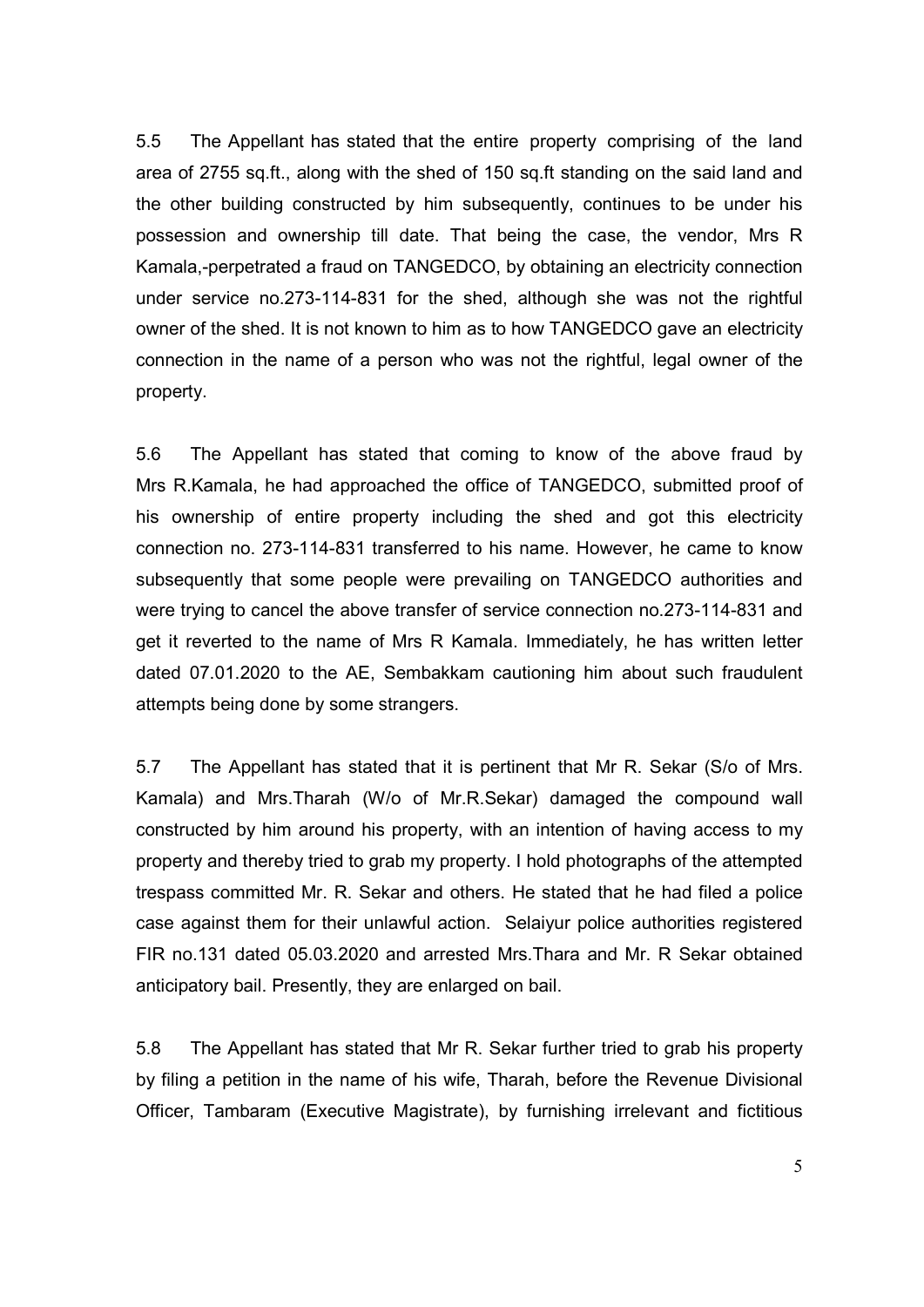documents. After due inquest into the matter, the Hon'ble Court dismissed their petition, vide proceedings no. Na.Ka.No.1030/2020/A dated 9/11/2020.(Copy filed).

5.9 The Appellant has stated that after the attempts to grab the property failed at the hands of the police authorities and the Hon'ble Executive Magistrate, Mr R.Sekar used the TANGEDCO officials as a tool for his fraud. He approached the TANGEDCO authorities, suppressed facts, gave misleading information and secured an order from CGRF, South-Il, Chennai cancelling the transfer of service connection No.273-114-831 already made in his name. This cancellation was done by CGRF maliciously and unilaterally, without even informing him and without giving him an opportunity to explain to them about the illegal actions done by Mr. R. Sekar and Mrs. Tharah. He was not also provided with a copy of CGRF's proceedings. By taking such surreptitious actions, CGRF has become an abetting party to the fraud committed by Mr. Sekar and Mrs. Tharah.

5.10 The Appellant has stated that the decision of CGRF was communicated to him by the AE/Sembakkam vide his letter no.184/20-21 dated 05.02.2021. In this letter, it is informed that CGRF has treated the transfer of service connection no.273-114-831 to his name as invalid due to the reason that only an empty plot of land measuring 2755 sq.ft. was registered in his name, implying that the shed in question was not registered in his name. This reason given by CGRF is astonishingly unbelievable and defies all kind of logic. When the land is owned by him (which is admitted by CGRF itself), the shed that was built by him subsequently on the land is also owned by him. Anyone else cannot be the owner of the shed alone without owning the underlying land, because the shed is built by him on his land and nobody else has built the shed on thin air without the underlying land.

5.11 The Appellant has stated that after he received letter dated 05.02.2021 from AEE/Sembakkam informing about CGRF's above decision he sent his appeal petition dated 24.02.2021 to CGRF. His petition was referred by the Chairman of CGRF to the EE/O&M, Tambaram on 26.02.2021 directing him to furnish a detailed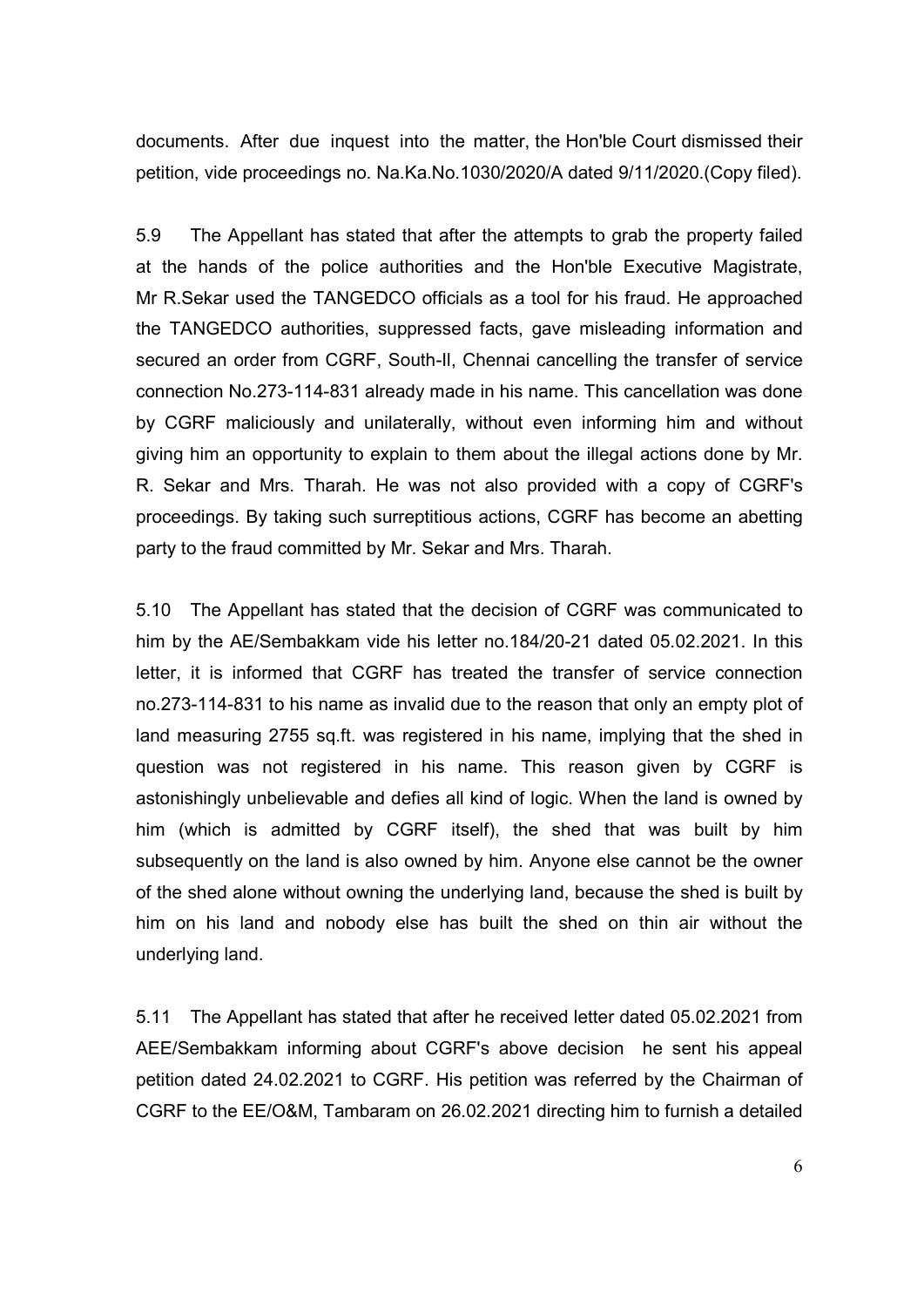reply within 10 days. In the meanwhile, the appellant received letter dated 21.04.2021 from CGRF fixing a hearing over video conference on 05.05.2021 at 2.30 pm, which was duly acknowledged by the appellant. While appellant was ready for the hearing with all relevant documents, appellant was shocked and surprised to receive an email from CGRF on 04.05.2021 informing that the hearing is withdrawn for the reason "discussion/hearing an (on) already ordered CGRF is not feasible of compliance".

5.12 The Appellant has stated that this reason is an afterthought and this raises serious suspicion about the alignment of CGRF with the fraudulent land grabbers.

5.13 The Appellant has prayed to objectively analyse the facts of the case and reach the right determination that the appellant is the rightful owner of electricity service connection no. 273-114- 831, as the unfettered lawful owner of the shed in question and the land on which the shed stands.

5.14 The Appellant has also prayed to pass an order annulling the proceedings dated 08.01.2021 of the CGRF, CEDC, South-II (communicated to the appellant by AE/Sembakkam vide letter no.184/20-21 dated 05.02.2021), whereby the CGRF had cancelled the transfer of service connection to his name which was already done.

5.15 Further the Appellant has prayed to order the restoration of service connection no. 273-114-831 to his name and thereby uphold the rule of law.

## **6.0 Counter submitted by the Respondent**:

6.1 The Respondent has submitted that initially the service connection No.273- 114-831 was effected on 31.07.2008 in the name of Kamala for residential purpose. Thereafter in the year 2019 i.e., 21.08.2019 the appellant herein i.e., Mr.N.Govindaraju had approached the Assistant Engineer /O&M/ Sembakkam and submitted an application for name transfer from Kamalammal to N.Govindaraju name, to that effect he submitted a sale deed dated 19.04.2002 in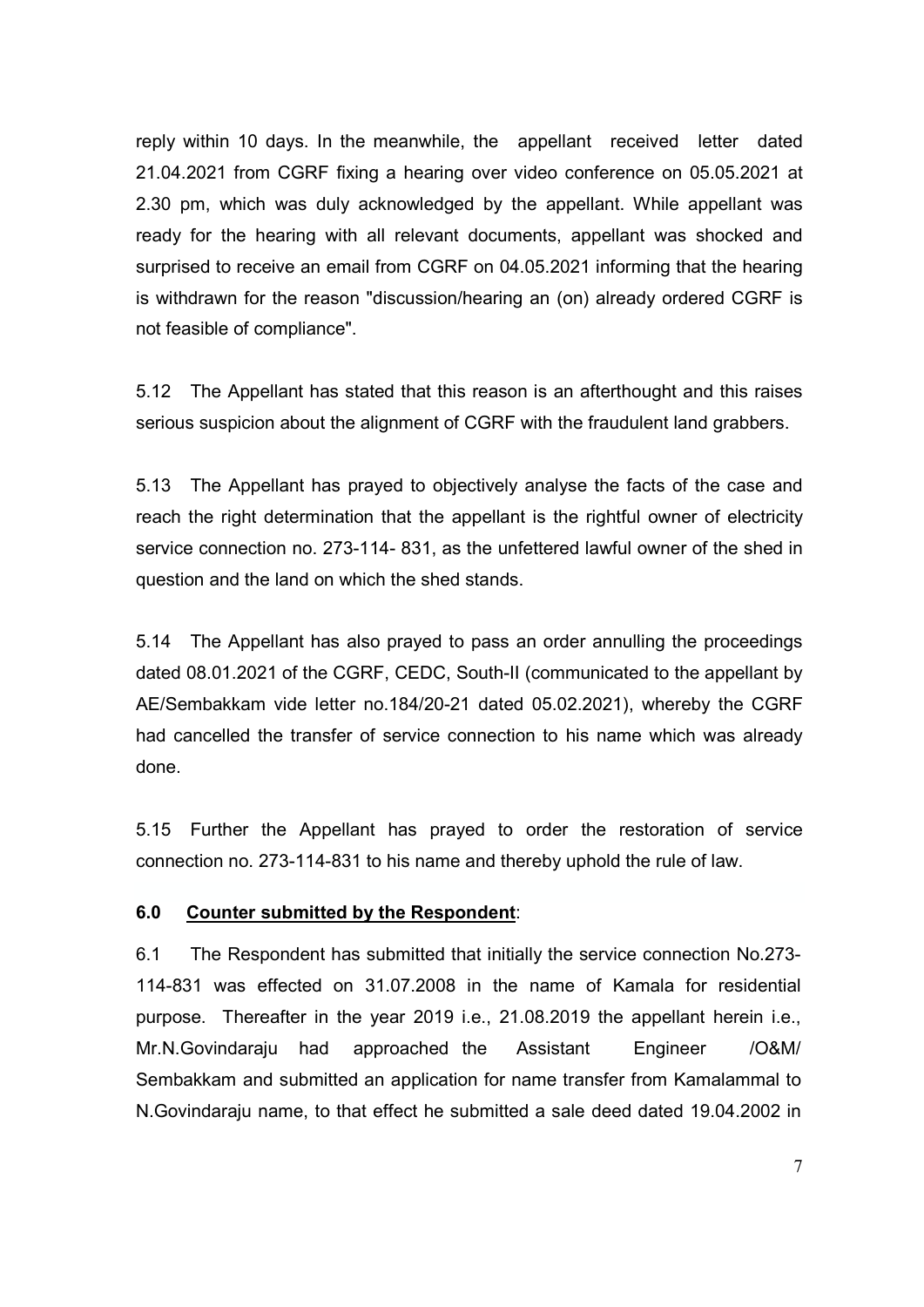Doc No.2217/2002 situated at S.No.24B/1, Manikavasagar Street, Rajakilpakkam, Chennai - 600 073 and further the applicant submitted indemnity bond along with the application. Based on the above, the application for name transfer was considered and changed from Mrs.Kamala to N.Govindaraju.

6.2 The Respondent has submitted that one Mr.R.Sekar, son of Kamala had filed a petition before the Consumer Grievance Redressal Forum, Chennai South - II Electricity Distribution Circle, Chennai on 16.12.2019. The said petition was taken on record and the Hon'ble Forum heard both sides and the finding of the forum was "The respondent obtained sale deed registered during 2002 and no later document was obtained from Thiru.N.Govindaraju for transferring the service connection. On reviewing the documents obtained by AE/O&M/Sembakkam from Sub-Register of Tambaram, it is ascertained that 2755 sq feet vacant land in survey No.24B/1 is registered in the name of Thiru.N.Govindaraju with registration Department. Hence the argument of respondent objecting the name transfer effected from Tmty.Kamalammal to Thiru.N.Govindaraju in existing house at No.14/15, Manickavasagar street, Rajakilpakkarn, Chennai-73, based on the letter obtained from Tambaram Sub Registrar office is not acceptable"

*Order: "The forum directs the respondent to cancel the name transfer effected on 21.08.2019 in Service Connection No.273-114-831. With this order the CGRF petition is disposed off"* 

6.3 The Respondent has submitted that as per the orders of the CGRF, the name transfer effected on 21-08-2019 in the name of Thiru N.Govindaraju was cancelled and name transfer of S/C No 273-114-831 was reverted back to Tmty.R.Kamala on 10.02.2021 and the same had been informed to Thiru.N.Govindaraju on 05.02.2021.

6.4 The Respondent has submitted that Thiru.N.Govindaraju obtained the following S/Cs from TNEB as detailed below: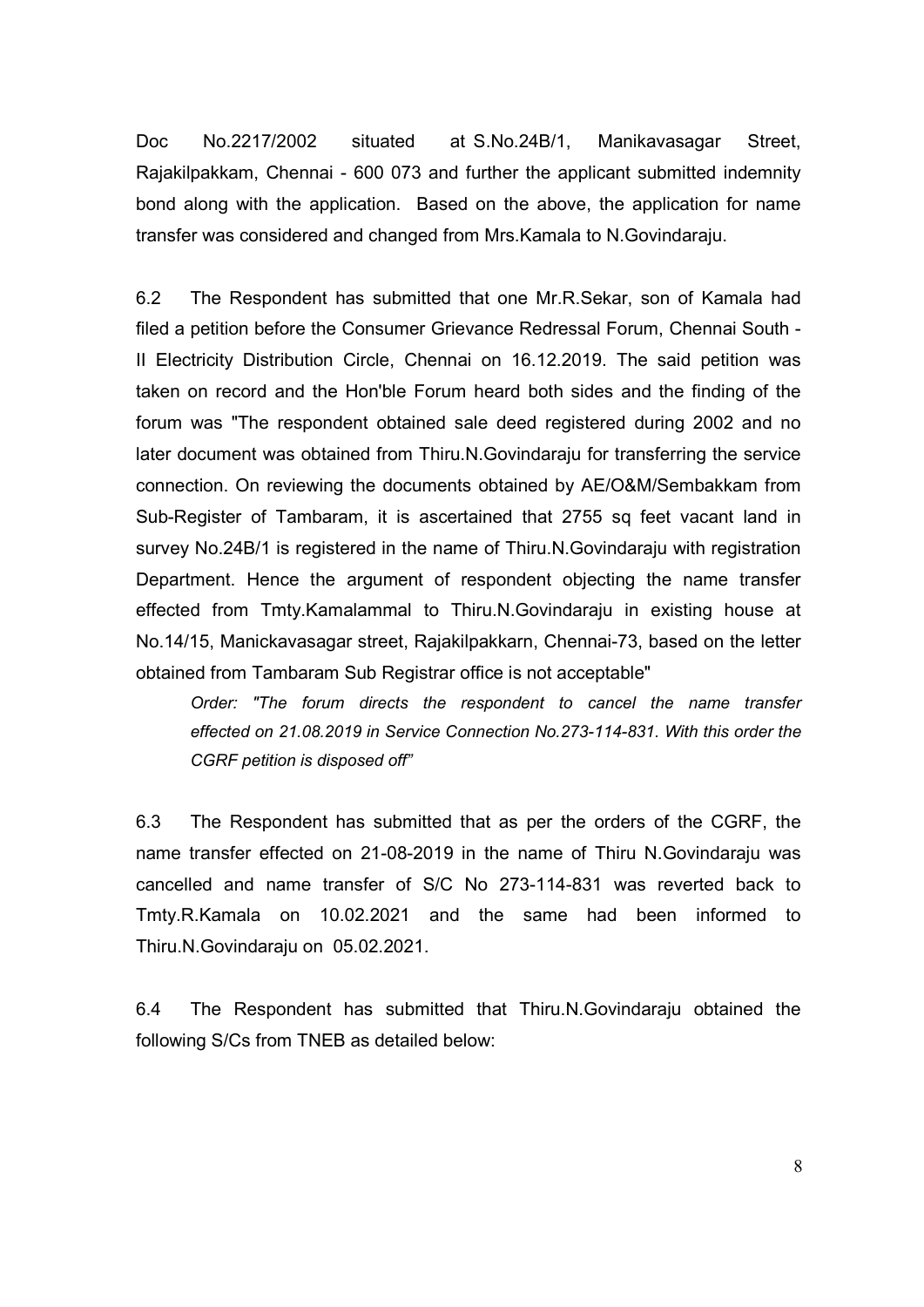| S.No           | S/C. No      | Tariff | Load during<br>Effect | Supply effect<br>date |
|----------------|--------------|--------|-----------------------|-----------------------|
|                | 273-114-1273 | LM 51  | 15 KW                 | 03.10.2012            |
| $\overline{2}$ | 273-114-1274 | LM 51  | <b>15 KW</b>          | 03.10.2012            |
| 3              | 273-114-1275 | LM 51  | <b>5 KW</b>           | 03.10.2012            |
| 4              | 273-114-1276 | LM 51  | 15 KW                 | 03.10.2012            |

The above 3 phase services were obtained at Survey No.24B/1 Manickavasagar Street, Rajakilpakkam.

6.5 The Respondent has submitted that as per the sale deed No.1167/18.04.2002 (SRO/Tambaram) it is found that Thiru.Govindaraju acquired the said property to the extent of 2755 Sq.ft vacant land in SF No.24B/1 from Thiru. M.Manavalan (Authorized power agent of Tmty.R.Kamla, the mother of the CGRF petitioner Thiru.R.Sekar). Further it is mentioned in the sale deed that some portion of land belongs to Tmty.R.Kamala (South side boundary of N.Govindaraju's extent of land).

6.6 The Respondent has further submitted that Single phase S/C No:273-114- 831 was effected on 31.07.2008 under tariff LAIA, for a thatched house in the name of Tmty.R.Kamala and not for a shed as stated by Thiru.N.Govindaraju.

6.7 The Respondent has prayed to pass appropriate orders as the Court may deem fit and proper in the circumstances of the case and thus render Justice.

# **7.0 Written submission of the Appellant:**

7.1 The Appellant has stated that he had filed this Appeal to quash the impugned order passed by the CGRF, CEDC, South-II (communicated to the Appellant by AE/Sembakkam vide letter no.184/20-21 dated 05.02.2021) vide its proceedings dated 08.01.2021 whereby the CGRF had cancelled the transfer of Electricity service connection no. 273-114- 831 in the name of the Appellant and to restore the same.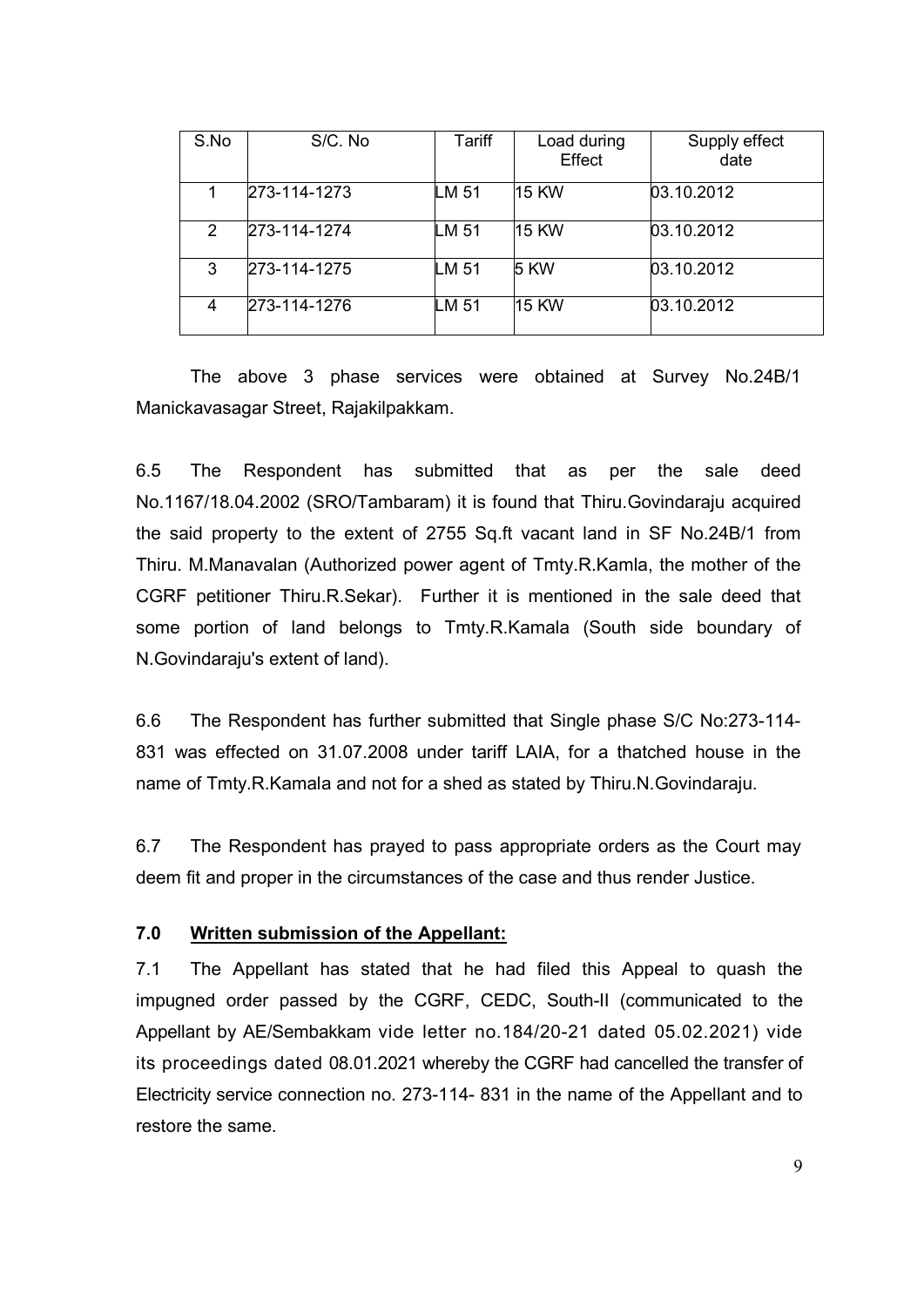7.2 The Appellant has submitted that the land to an extent of 2755 Sq.ft, comprised in Survey No: 24B/1, Rajakilpakkam Village, Tambaram Taluk, and within the limits of Sub - Registrar Office of Selaiyur (previously Sub Registrar Office Tambaram) and Registration District of Chennai South, originally belonged Mrs. R. Kamala W/o Mr. Ramachandran Pillai and she had executed a General Power of Attorney deed dated 11.04.2002 Registered as Document Number 550 of 2002 at the Sub-Registrar Office Tambaram and had appointed Mr. M. Manavalan S/o Mr. Manickam as her Power Agent with all powers of alienation.

7.3 The Appellant has submitted that from the date of purchase of the property the Appellant had been in absolute possession and enjoyment of the property and had also erected compound wall and an iron gate, further the second Plaintiff had also developed a 150 sq.ft., of shed or thereabouts for the purpose of a welding shop. The fact that the Appellant had constructed the shed is proved by the Engineer's Valuation Report dated 13.01.2004, which is also filed with the Appeal Petition.

7.4 The Appellant has submitted that the vendor, Mrs. R. Kamala, all of a sudden without producing any title deed / documents to prove that she is the owner of the shed and land in which it is constructed had applied to the TANGEDCO and the TANGEDCO authorities without verifying the title documents for reasons other than merit, had provided an electricity service connection bearing number 273-114-831 on 31.07.2008, even after selling the land in the year 2002.

7.5 The Appellant has submitted that again on 14.02.2020 (1) Mr. SEKAR, (2) Mrs. THARA, (3) Mrs. LAKSHMI, (4) Mrs. SARASWATHI, and (5) Mrs. PATTAMMAL, on 9:30 P.M. entered the Appellant shop and threatened to break the glass and the counters at the Appellant shop and threatened the customers in the shop causing serious defamation to me in front of my staff and customers, the entire incident was caught in the CCTV cameras and due to which the Appellant was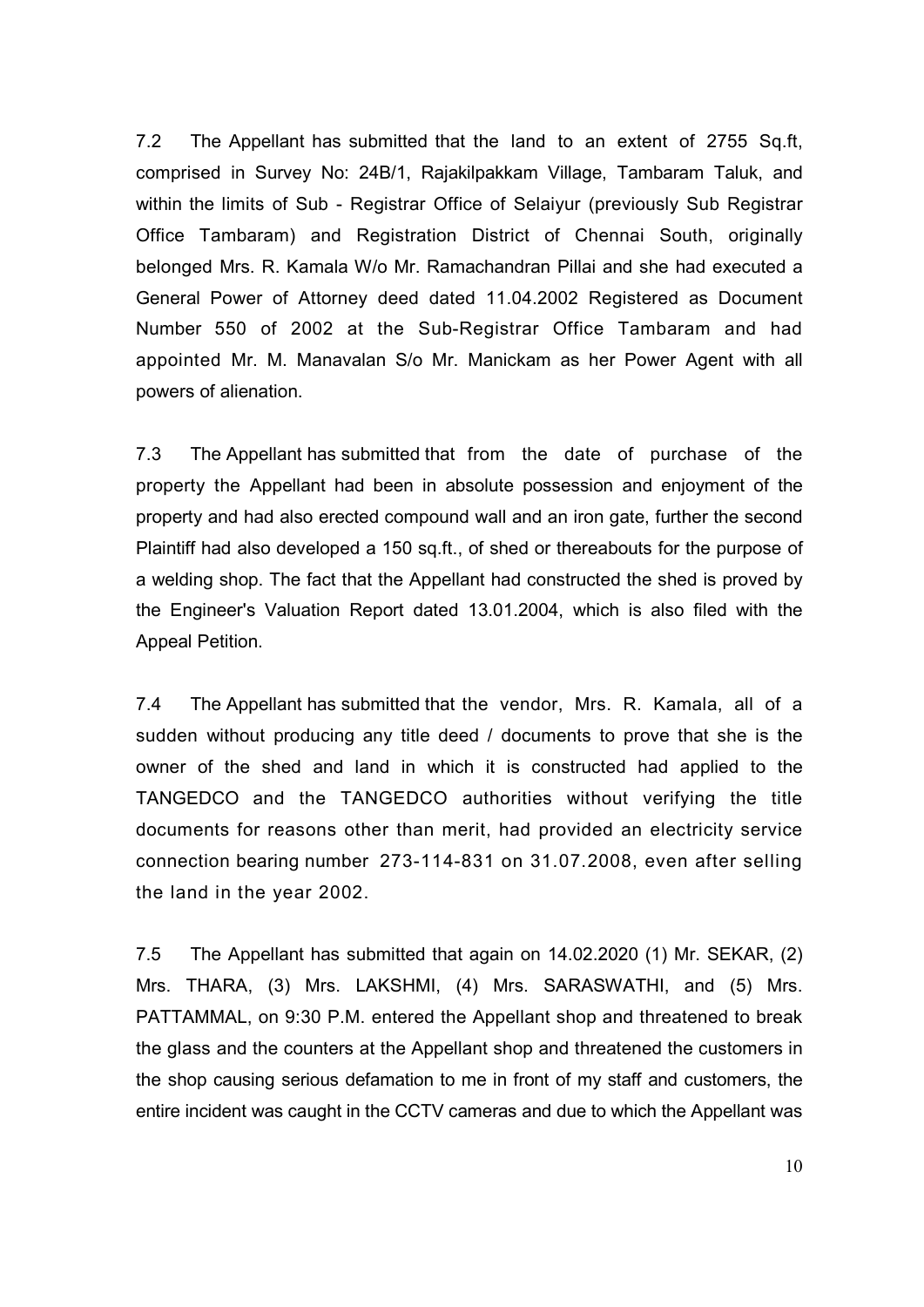very much defamed and the act of the accused amounts to defamation under section 499 and liable to be punished under section 500 of I.P.C.

7.6 The Appellant has submitted that he had filed a petition under 156(3) of Cr.P.C. before the Judicial Magistrate –I, Tambaram and the same was enquired and an F.I.R No: 475 of 20121 dated 14.08.2021 was registered against the accused. The F.I.R No: 475 of 20121 dated 14.08.2021 is filed.

7.7 In reality there is no more remaining land left in the name of the Mrs. R. KAMALA after the registered sale deed dated 19/04/2002 registered as document Number: 2217 of 2002. There is remaining land on the Sothern side of the property and Mrs R.Kamala had put up a thatched shed for which the EB service is provided is a fiction written, screenplay and direction by the TANGEDCO to cover up their illegal act. The photographs submitted and the field visit to the site would clearly show that the property is bounded on the South by - Property belonging to Mrs. Vijayalakshmi and there is no remaining land in the name of Mrs. Kamala in between the property of the Appellant and Mrs. Vijayalakshmi. The Photographs are filed along with this written submission.

7.8 The TANGEDCO has stated in their counter that the sale deed dated 19.04.2002 registered as document number: 2217 of 2002 through which the land purchased states that the property is vacant land and that the shed is not mentioned in the sale deed. But the TANGEDCO had failed to appreciate the fact that after purchase of the property in the year 2002 the Appellant had constructed the shed, the Engineers valuation report and building approval will prove the existence of the shed, but the same for no reason had been ignored by the Respondent. The Appellant affirms " that the shed for which EB service connection 273-114-831 is provided by TANGEDCO is located within the compound of land owned by him, kept under lock and key with his possession and enjoyment and the land grabbers are nowhere in the vicinity of the property. The statement of CGRF that the service is provided to thatched shed in the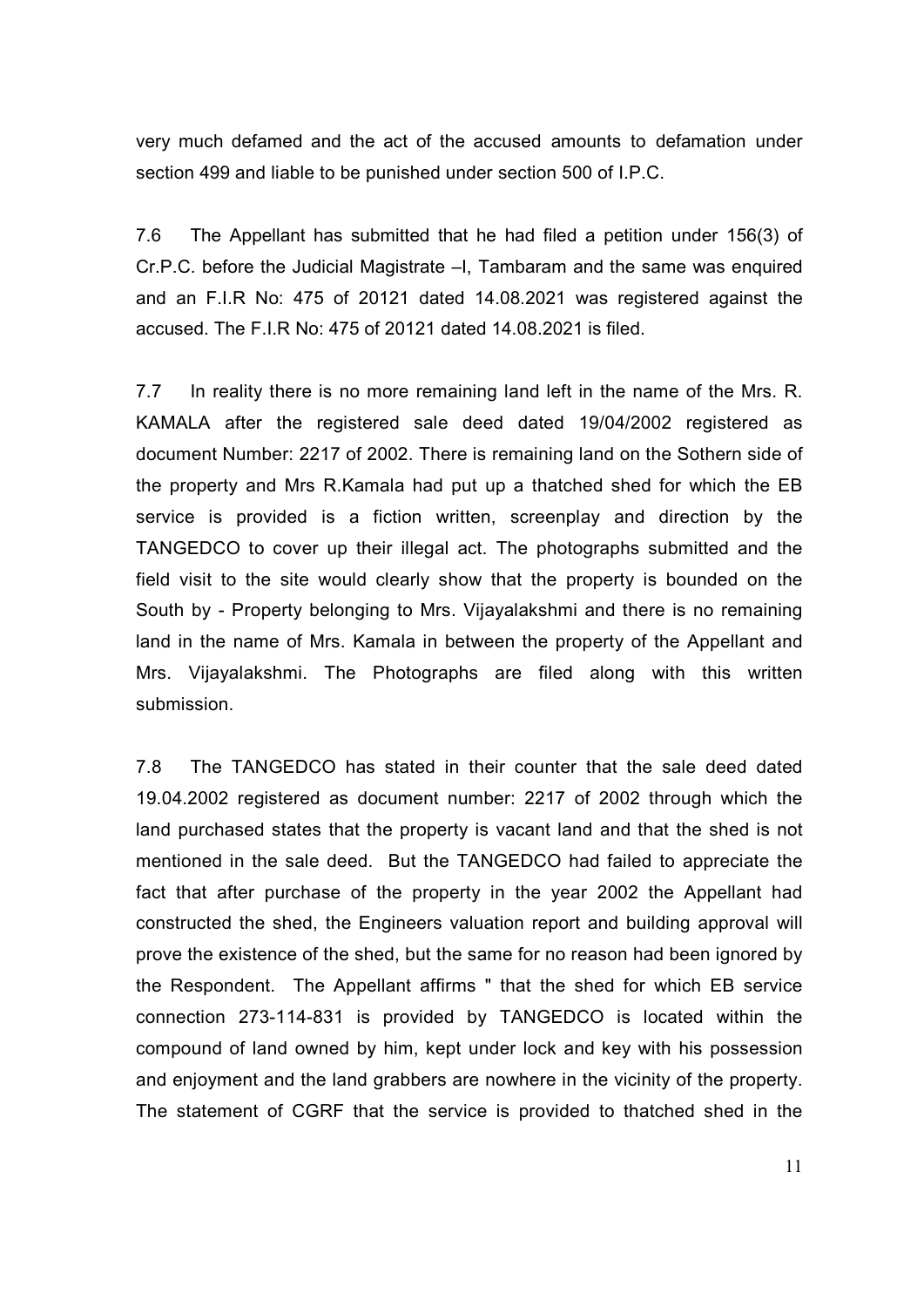remaining property of Mrs R Kamala on the southern side, is an unadulterated lie without even an iota of TRUTH.

7.9 The RDO/Executive magistrate order dated 09.11.2020 also mentions about the enquiry report of the THASILDHAR, TAMBARAM and POLICE OFFICER SELAIYUR clearly shows that Mrs.Kamala had purchased only 5 cents of land in the year 1978 from Mrs.Sudamani Ammal. Hence the statement of TANGEDCO that Mrs.Kamala has remaining land on the southern side of the Appellant is false.

7.10 It is therefore prayed that this Hon'ble Forum may be pleased to quash the impugned order passed by the CGRF, CEDC, South-II (communicated to the Appellant by AE, Sembakkam vide letter no.184/20-2 1 dated 05.02.202 1) vide its proceedings dated 08.01.2021 whereby the CGRF had cancelled the transfer of Electricity service connection no. 273-114- 831 in the name of the Appellant and to restore the same within fixed time and thus render justice.

## **8.0 Written submission of the Impleader**:

8.1 The Impleader has submitted that the above appeal petition has been filed by N.Govindaraju S/o. G. Narayanan as against the transfer of EB Service No.273- 114-831 from the above mentioned N. Govindaraju in favour of R.Kamala.

8.2 The impleader has submitted that both the land and the EB service number belongs to his deceased mother R.Kamala W/o. Ramachandran. The said N. Govindaraju with the help of some corrupt lower level officials of the TNEB at Rajakilpakkam managed to get the service connection mutated in his favour.

8.3 The Impleader has submitted that he had gone on appeal against the same before the TNEB KK Nagar administrative head Office subsequent to which the order transferring the EB service connection in the name of N. Govindaraju was quashed and the original ownership in favour of R.Kamala was restored.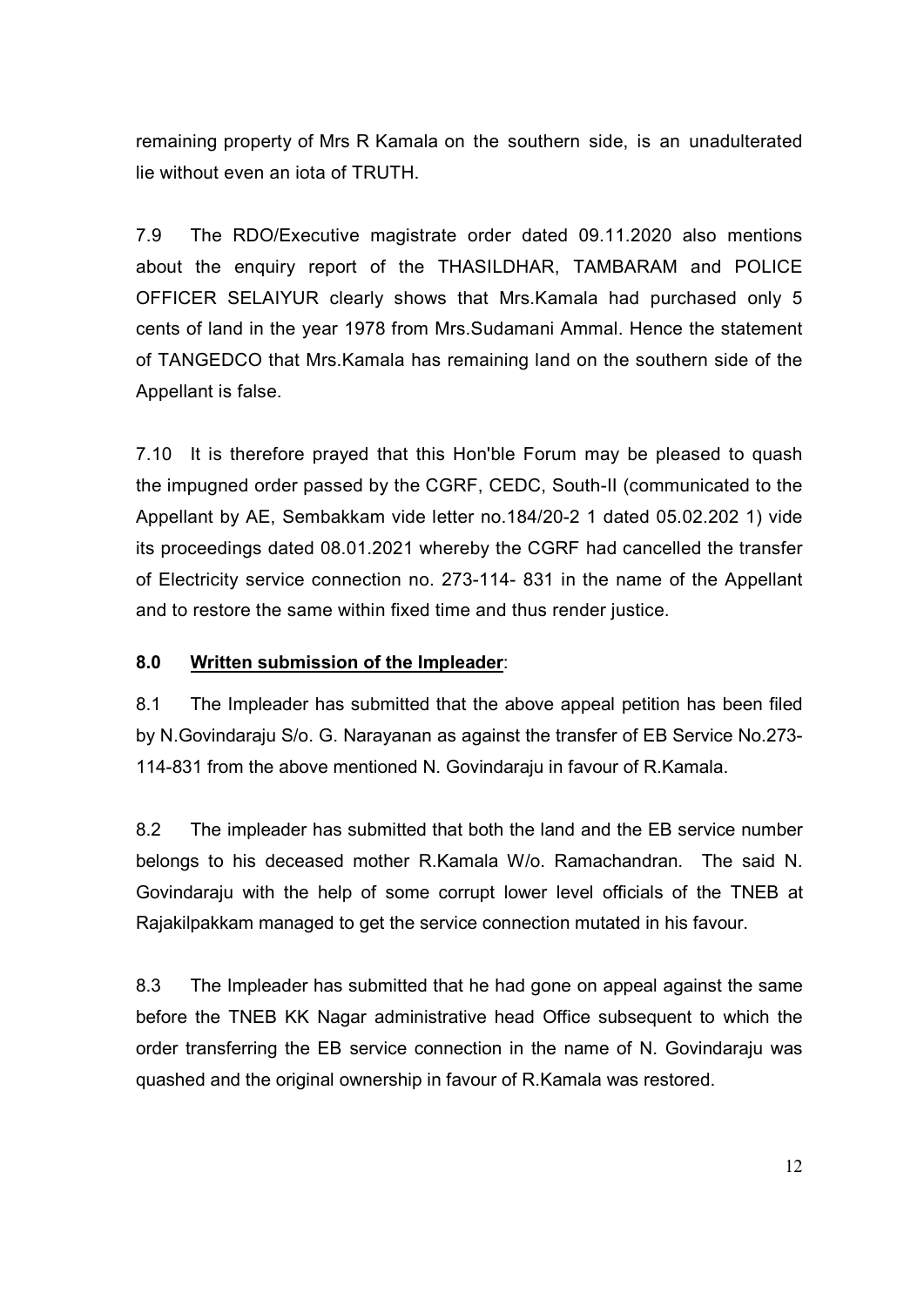8.4 The Impleader has submitted that the above mentioned N. Govindaraju is a land grabber who with the full support of the local police and other officials has managed to grab our house as against which I have initiated legal action.

#### **9.0 Findings of the Electricity Ombudsman:**

9.1 I have heard the arguments of the appellant, the Respondent and the Impleader. Based on the arguments and the documents submitted by them the following conclusion is arrived.

9.2 The appellant has stated that he had purchased the property measuring 2755 sq. ft. situated in Grama Natham S.No. 24B/1, Manikavasagar Street, Rajakilpakkam, Chennai – 600 073 vide sale deed No. 2217/2002 dt. 19.04.2002. The details of the property as available in the page 7, 8 and 9 of the sale deed is furnished below.

#### "சொத்து விபரம்

தென் சென்னை பதிவு மாவட்டம், தாம்பரம் துணைப்பதிவு மாவட்டம், காஞ்சிபுரம் மாவட்டம், தாம்பரம் வட்டம், மாணிக்கவாசகர் தெரு, ராஜ கீழ்பாக்கம், கிராமத்தில், கிராம நத்தம் சர்வே நெ. 24பி/1 ல் விஸ்தீரணம் 2755 சதுர அடி காலி மனை தங்களுக்கு சுத்த விக்கிரயம் செய்யப்பட்டது.

#### மேற்படி சொத்துக்கு ஜெக்பந்தி:

| திசைகள்   | அளவுகள்              | எல்லைகள்                     |
|-----------|----------------------|------------------------------|
| வடக்கில்  | கி/மே.59 அ <u>டி</u> | – ரோடு,                      |
| தெற்கில்  | கி/மே.57 அ <u>டி</u> | – கமலா அவர்களின் மிகுதி மனை, |
| கிழக்கில் | வ/கெ. 52 அடி         | – மாணிக்கவாசகர் தெரு,        |
| மேற்கில்  | வ/ தெ.43 அடி         | – விட்டோபாய் சொத்து,         |

இதன் மத்தியில் உள்ள சொத்து மட்டில் தங்களுக்கு சுத்த விக்கிரயம் செய்யப்பட்டது. மேற்படி சொத்தின் மார்கட் மதிப்பு ரூ.5,31,715/-."

 It has been clearly given that on Southern side of the said vacant plot Mrs. Kamala has excess of the said plot.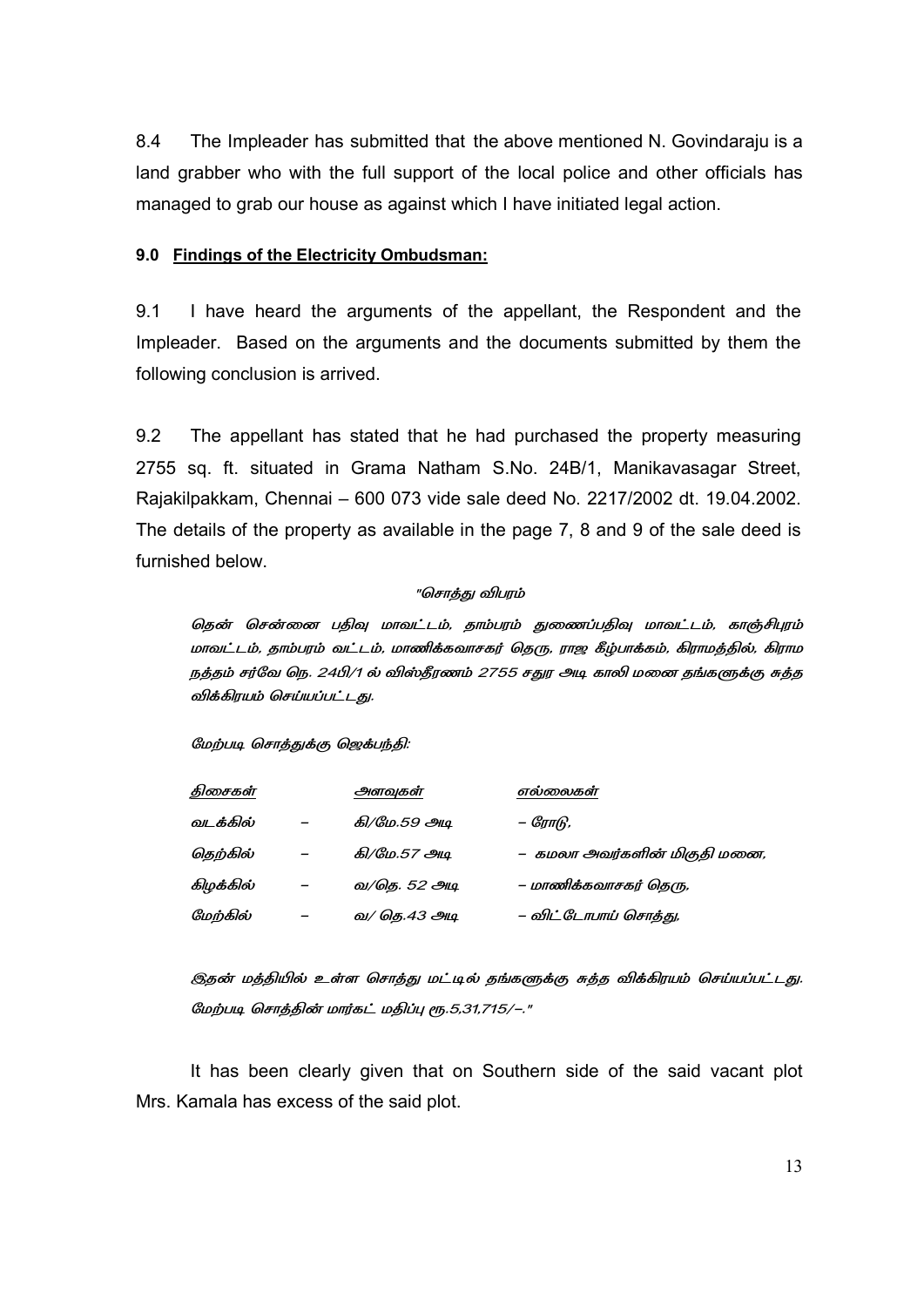9.3 The appellant has stated that he had constructed a shed measuring 150 sq. ft. for the purpose of storing materials and submitted Engineer's Valuation Report dated 13.01.2004 in support of his claim for the existence of the shed. The boundary of the said property mentioned in the Valuation Report is given as "South by Kamala land". It has been indicated the existence of welding workshop occupied by a Tenant. Also the availability of three phase electric supply has been mentioned as on 13.01.2004, however the service connection number has not been furnished whereas the SC No. 273-114-831 has been sanctioned in the name of Kamala on 31.07.2008 under domestic category.

9.4 The appellant has further stated that his continued possession and enjoyment of the said property is proved by the Enjoyment Certificate No. MU.MU.No. 1597/04/A5 dated 23.02.2004 issued by the Tahsildhar, Tambaram. On perusal of the above certificate it is observed that the said property is bound by the excess of the plot under enjoyment by Mrs.Kamala on Southern side.

9.5 The appellant has stated that his property is bounded on the South by the property belonging to Mrs. Vijayalakshmi and there is no remaining land in the name of Mrs. Kamala in between the property of the Appellant and Mrs. Vijayalakshmi. But Mrs. Kamala has excess of the plot on southern side of the Appellant's property which has been clearly given in the sale deed of the property, Engineer's Valuation Report and also in the Enjoyment Certificate issued by the Tahsildhar, Tambaram.

9.6 From the paras 9.1 to 9.5 above, it is seen that this is a case of property dispute between the Appellant and Mrs.Kamala(late) and subsequently the son of Mrs. Kamala. Further the issue has gone to the Selaiyur police authority and also Revenue Divisional Officer, Tambaram (Executive Magistrate) which confirms that the main issue is property dispute between the Appellant and Mr.R.Sekar (son of Mrs.Kamala) and Mrs. Tharah (W/o. of Mr.R.Sekar).

9.7 Regulations for Consumer Grievance Redressal Forum and Electricity Ombudsman 2004 under regulation 2(f) states that a complaint means any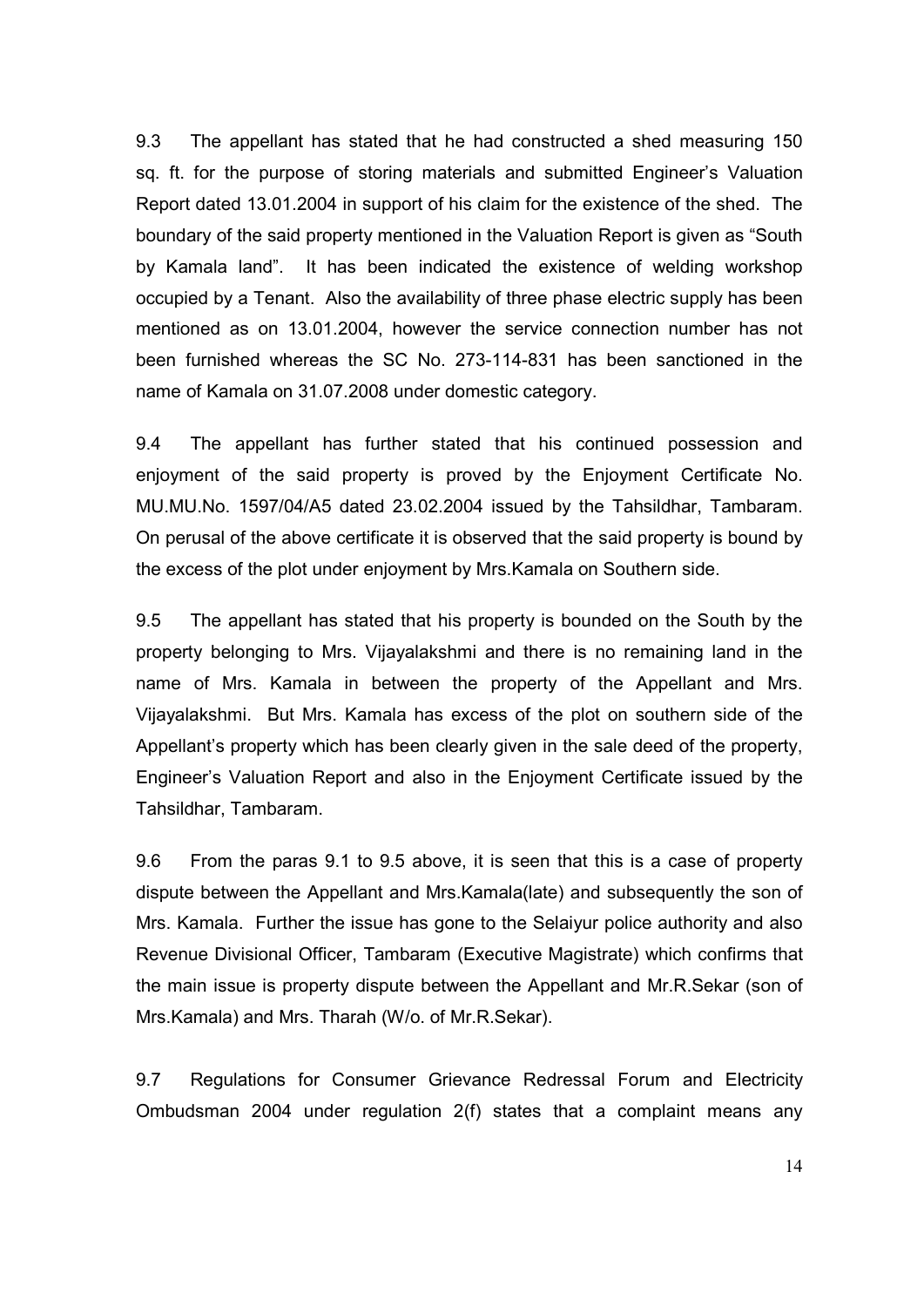grievance made by a complainant in writing on defect or deficiency in electricity service provided by the licensee. As per the regulation, only the appeal petition filed against the order of the CGRF alone will be taken on the file of Electricity Ombudsman for issuing order. Hence I am considering only the prayer of the appellant pertaining to the domestic service connection No. 273-111-831.

9.8 The prayer of the appellant is to quash the impugned order passed by the CGRF, Chennai EDC/South-II vide proceedings dated 08.01.2021 whereby the CGRF had cancelled the transfer of electric service connection No. 273-114-831 in the name of the Appellant and to restore the same.

9.9 The SC No. 273-114-831 has been sanctioned and effected originally in the name of Mrs. Kamala on 31.07.2008. Subsequently the above service connections has been name transferred to Thiru N.Govindaraju by the Respondent on 21.08.2019 based on the sale deed dated 19.04.2002. The CGRF held that without obtaining the latest documents, the name transfer effected in the name of the Appellant Thiru N.Govindaraju based on the sale deed registered in the year 2002 is not in order and ordered the respondent to cancel the name transfer effected on 21.08.2019 in the Sc. No. 273-114-831.

9.10 In this connection, I would like to refer regulations 5(7) of Tamil Nadu Electricity Supply Code with regard to name transfer procedure which is given below.

#### *"5(7) Name Transfer charge*

*Every application for transfer of name consequent to the death of the consumer shall be in Form (1) accompanied by :* 

*(a) Legal heirship certificate from the Tahsildar concerned or proof of ownership such as local body tax receipts ( latest)* 

*(b) No objection certificate from other legal heirs, if any, (or) an indemnity bond in Form(3) in Appendix to this Code on non-judicial stamp paper for a value of Rs.80/- and a sworn-in affidavit and authenticated by a Notary Public or by a gazetted officer to show the status of other legal heirs.* 

*(c) Fresh application with fee to be specified by the Commission and agreement form.* 

*Every application for transfer of name, in other cases, shall be in Forms (1) and (2) in Appendix to this Code accompanied by-* 

*(a) The document supporting the transfer with an undertaking in Form (4) in Appendix to this Code (b) Consent letter from the consumer for the transfer of the Security Deposit. Where no such consent letter can be produced, the applicant shall pay fresh Security Deposit.*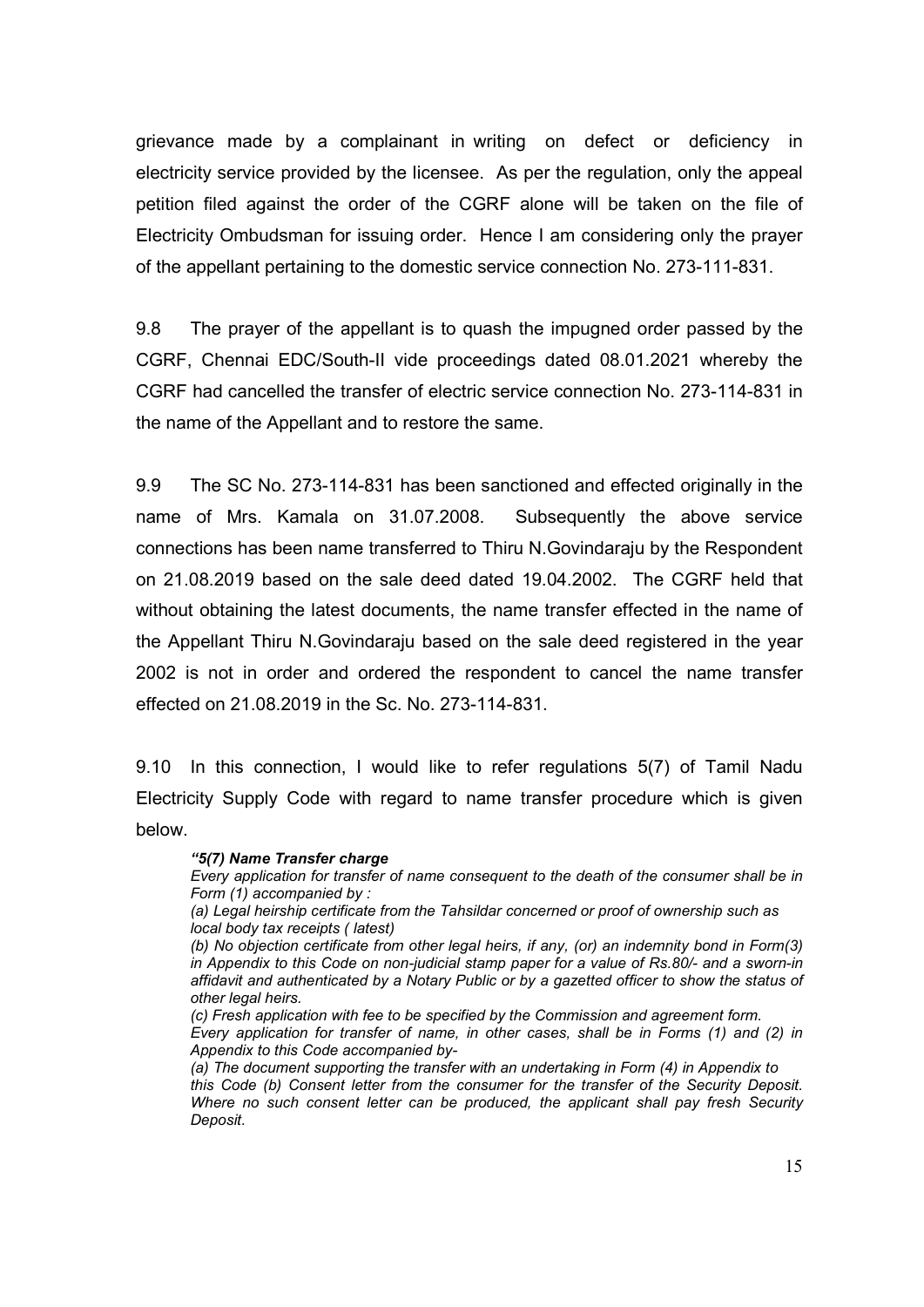*(c) Fresh application with fee to be specified by the Commission and agreement form. Explanation : The name transfer is effected only for such services which are not under disconnection."*

 A plain reading of the above regulation it is seen that the name transfer of an electricity service connection can be done on the following two occasions namely;

- (i) In case of death of the service connection holder
- $(ii)$  In other cases such as sale of the property, etc.

 In the case on hand the vacant plot has been sold by Mrs.Kamala to the Appellant Thiru N. Govindaraju on 19.04.2002 but the service connection No. 273- 114-831 has been effected under domestic category in the name of Mrs. Kamala much later on 31.07.2008. Hence the name transfer effected in the name of Thiru N. Govindaraju from Mrs. Kamala by the respondent based on the old sale deed document dated 19.04.2002 is not correct since sale transaction of the property with SC No. 273-114-831 has not happened after 31.07.2008.

9.11 Further in the case of death of a person, the service connection can be name transferred to the legal heirs following procedures prescribed in the above regulation. Here in this case Thiru N. Govindaraju is not a legal heir of Mrs. Kamala as there is no record made available to proof the same.

9.12 Also, the impleader, Thiru R.Sekar, s/o. Mrs. Kamala has stated that his mother Mrs.Kamala is no more. Hence the name transfer of the service connection to the name of Thiru N. Govindaraju from Mrs. Kamala(late) is also not feasible, since he is not a legal heir.

9.13 In view of the above, I am of the opinion that the order passed by the CGRF of Chennai EDC/South-II vide proceedings dated 08.01.2021 cancelling the name transfer of the electricity service connection No.273-114-831 is in order.

#### **10.0 Observation:**

10.1 It is seen that the consumers are trying to solve their property disputes by name transferring the electricity service connection available in the disputed property through the TANGEDCO. Electricity consumers must aware that just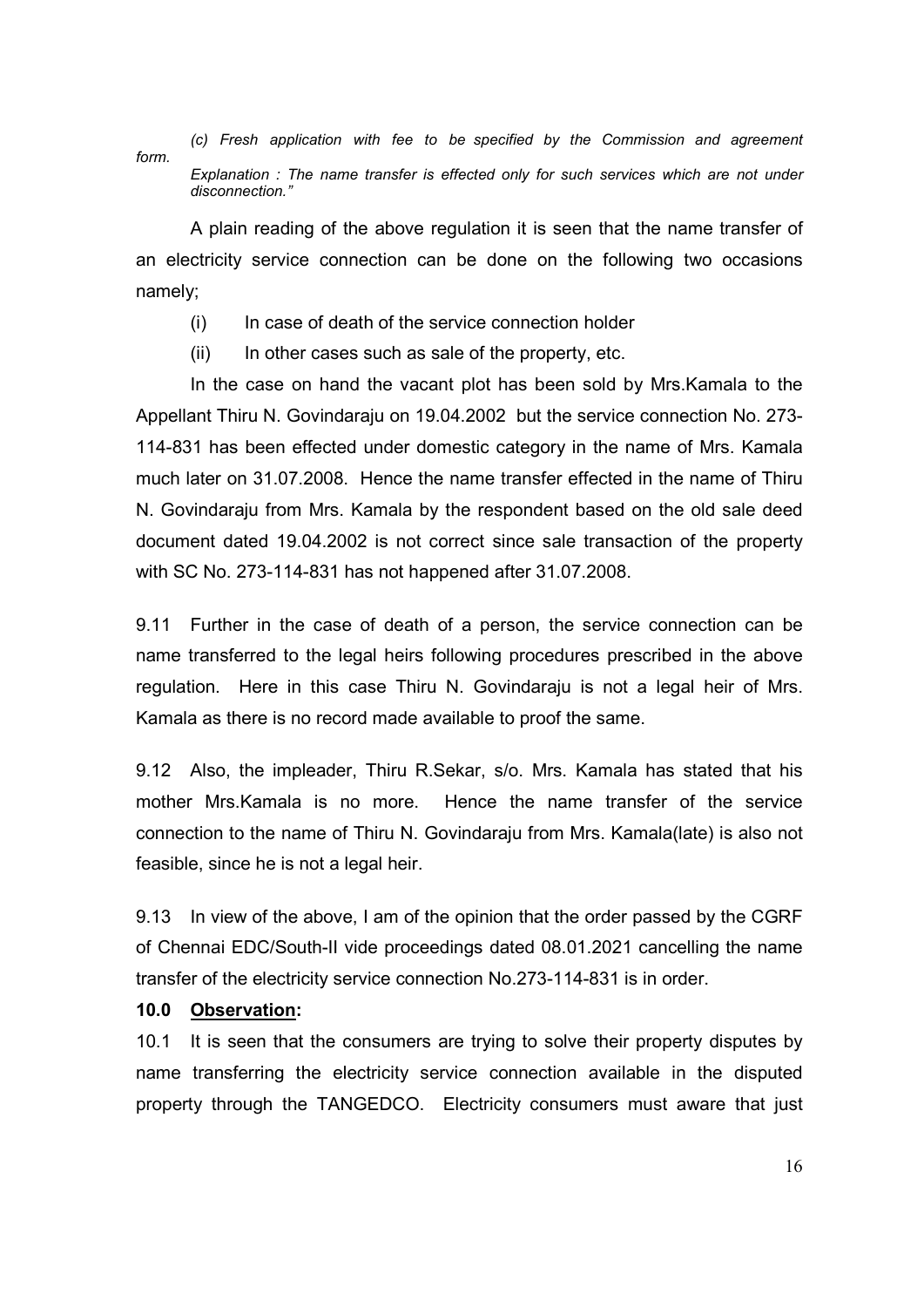because the electricity service connection is in their name they are not entitled to become owner of the property unless they purchase the property since the electricity service connection can be given even to a tenant or a lessee on submission of registered agreement and other required documents prescribed in the TN Electricity Distribution Code regulation.

## **11.0 Conclusion:**

11.1 As per my findings in the paragraphs 9.0 above, I am of the opinion that the order passed by the CGRF of Chennai EDC/South-II in the proceedings dated 08.01.2021 cancelling the name transfer of the electricity SC No. 273-114-831 is in order.

11.2 With the above findings the AP No. 47 of 2021 is finally disposed of by the Electricity Ombudsman. No costs.

> **(S. Devarajan)**  Electricity Ombudsman

"நுகா்வோா் இல்லையேல், நிறுவனம் இல்லை" "No Consumer, No Utility"

To

1. Thiru N. Govindaraju, s/o. G. Narayanan, No. 20, Avvai 2nd Street, Camp road, Selaiyur, Chennai – 600 073.

2. The Superintending Engineer, Chennai Electricity Distribution Circle/South-II, TANGEDCO, 110KV SS Complex, K.K.Nagar, Chennai-600 078.

3. Thiru R.Sekar, No.14/15, Manickavasagar Street, Rajakilpakkam, Chennai – 600 073. Presently c/o. D.Arun Kumar, No.23/6, Rajagopal Street, W.Tambaram, Chennai – 600 045.